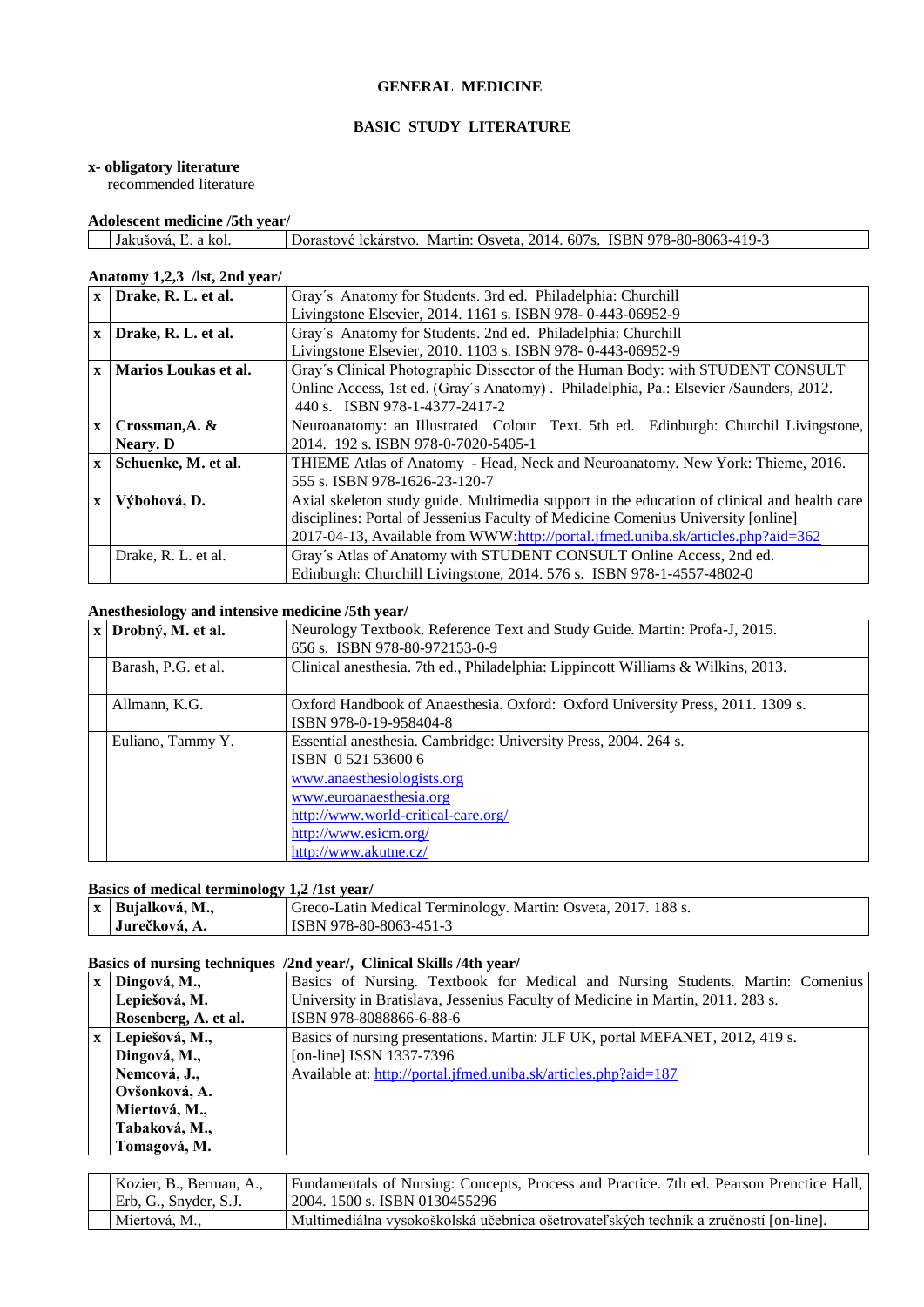| Žiaková, K.,                                        | UK v Bratislave, JLF v Martine, Ústav ošetrovateľstva, 2015. 672 s. |
|-----------------------------------------------------|---------------------------------------------------------------------|
| Ovšonková, A., Farský, I.,   ISBN 978-80-89544-88-2 |                                                                     |
| Lepiešová, M. a kol.                                | Dostupné na: http://eknihy.jfmed.uniba.,sk/knihy/ostech/            |
|                                                     |                                                                     |

**Clinical biochemistry and laboratory medicine /4th year/**<br> **Transformation (STA)** Differential Diagnosis by Laboration **Differential Diagnosis by Laboratory Medicine. Berlin: Springer, 2002. 1099 s.** ISBN 3-540-43057-1

#### **Clinical pharmacology /5th year/**

| $x$   Katzung, B.G. | Basic and Clinical Pharmacology. 12th ed. McGraw Hill Lange. 2012. 1229 s.            |
|---------------------|---------------------------------------------------------------------------------------|
|                     | ISBN 007-121931-5                                                                     |
| Bennet, P.N. et al. | Clinical Pharmacology. Edinburg: Churchill Livingstone Elsevier, 11th ed. 2012.       |
|                     | 667 s. ISBN 978-0-7020-4084-9                                                         |
| Rang, H.P. et al.   | Rang and Dale's Pharmacology. 7th ed. Edinburg: Elsevier Churchill Livingstone, 2012. |
|                     | 777 s. (http://elsevierelibrary.co.uk/bookshelf) ISBN 978-07020-3471-8                |
| Rang, H.P. et al.   | Rang and Dale's Pharmacology. 8th ed. Edinburg: Elsevier Churchill Livingstone, 2015. |
|                     | 760 s. ISBN 978-0-7020-5362-7                                                         |

#### **Communication in clinical practice 1, 2 /4th year/**

|              | $x$   McManus, I. C.,        | Psychology in Medicine. Oxford: Butterworth-Heinemann Ltd., 1992. 327 s.                |
|--------------|------------------------------|-----------------------------------------------------------------------------------------|
|              | Richards, P.                 | ISBN 0-7506-0496-4                                                                      |
|              | x   Ayers, S., Visser R.     | Psychology for medicine. Sage, Los Angeles: SAGE, 2011. 530 s.                          |
|              |                              | ISBN 9781412946919                                                                      |
| $\mathbf{X}$ | Lloyd, M., Bor, R.           | Comunication skills for medicine. Edinburgh: Elsevier, 2009. 212 s.                     |
|              |                              | ISBN 978-07020-3058-1                                                                   |
|              | Alder, B. et.al.             | Psychology and sociology applied to medicine. 3rd ed. Edinburgh: Elsevier, 2009. 182 s. |
|              | Buckman, R.                  | How to Break Bad News: A Guide for Health Care Professionals The Johns Hopkins          |
|              |                              | University Press, Baltimore, 1992. 240 s. ISBN 978-0801844911                           |
|              | Tate, P.                     | The doctor's Communication Handbook. Radcliffe Publishing Ltd; 6th revised edition,     |
|              |                              | 200 s. ISBN 978-1846193927                                                              |
|              | Beran, J., Sumcovová, P.     | Introduction to Medical Psychology – Doctor – Patient Communication. Praha: Karolinum,  |
|              |                              | 1. vyd., 2005. 156 s. ISBN 80-246-0983-5                                                |
|              | Čaplová, T., Fleischer, J.   | Clinical Problems of Medical Psychology. Bratislava: Comenius University, 1995.         |
|              | Pečeňák, J., Vajdičková, K., | 83 s. ISBN 80-223-0931-1                                                                |
|              | Žucha, I.                    |                                                                                         |
|              | Žucha, I. Čaplová, T.,       | Medical Psychology. Bratislava: Comenius University, 1994. 90 s.                        |
|              | Fleischer, J. Vajdičková,    | ISBN 80-223-0797-1                                                                      |
|              | Κ.                           |                                                                                         |

#### **Dental medicine /4th year/**

| $x$ Mitchell, L.,         | Oxford handbook of clinical dentistry. 5th ed. Oxford: Oxford University Press. 2009 |
|---------------------------|--------------------------------------------------------------------------------------|
| Mitchell, D.A.            | (reprinted 2011). 761 s. ISBN 978-0-19-955330-3                                      |
| $x \mid Kováč, J. et al.$ | Textbook of endodontology. Bratislava: Comenius University, 2015. 137 s.             |
|                           | ISBN 978-80-223-3901-8                                                               |
| x   Stanko, P. et al.     | Dentoalveolar and Maxillofacial Surgery. Bratislava: UK, 2012.                       |
|                           | 355 s. ISBN 978-80-223-3142-8                                                        |

## **Dermatovenerology /4th year/**

|              | $\sim$           |                                                                                   |
|--------------|------------------|-----------------------------------------------------------------------------------|
| $\mathbf{x}$ | Minariková, E.   | Clinical Dermatovenerology. Bratislava: Comenius University, 2011. 93 s.          |
|              |                  | ISBN 978-80-223-2958-3                                                            |
|              | Orkin, M. et al. | Dermatology. Norwalk: Conn: Appleton & Lange, 1991. 696 s.                        |
|              |                  | ISBN 0-8385-1300-X                                                                |
|              | Švecová, D.,     | Textbook of Dermatology. Bratislava: Comenius University, 2010. 344 s.            |
|              | Danilla, T.      | ISBN 978-80-223-2833-3                                                            |
|              | Ashton, R.,      | Differential Diagnosis in Dermatology. Philadelphia: J.B. Lippincott Comp., 1990. |
|              | Leppard, B.      | 300 s. ISBN 80-217-0117-X                                                         |

# **Disaster medicine /5th year/**

| $\vert x \vert$ Klement, C. a kol. | Mimoriadne udalosti vo verejnom zdravotníctve. Banská Bystrica: PRO, 2011. 663 s. |
|------------------------------------|-----------------------------------------------------------------------------------|
|                                    | ISBN 978-80-89057-29-0                                                            |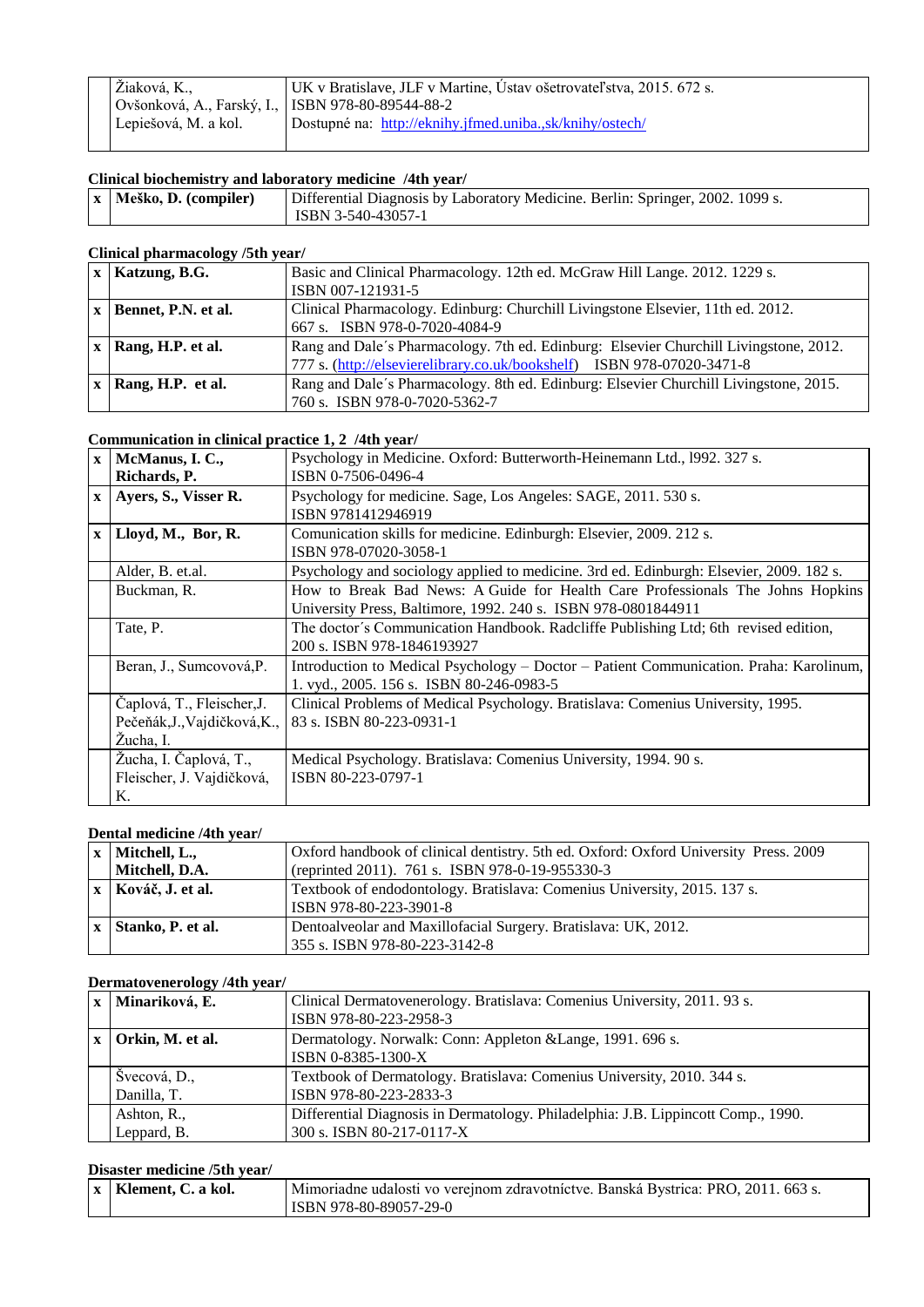| $\mathbf{x}$ | Klement, C. a kol.                  | Medzinárodné zdravotné predpisy. Banská Bystrica: PRO, 2009. 438 s.<br>ISBN 978-80-89057-24-5 |
|--------------|-------------------------------------|-----------------------------------------------------------------------------------------------|
| $\mathbf{x}$ | Klement, C., Mezencev,<br>R. a kol. | Biologické zbrane. Bratislava: Bonus, 2008. 380 s. ISBN 978-80-969733-2-3                     |
|              | Prymula, R. a kol.                  | Biologický a chemický terorizmus. Praha: Grada, 2001. 152 s.                                  |
|              |                                     | http://www.who.int/topics<br>www.ecohealth101.org<br>http://ecdc.europa.eu                    |

# **Emergency medicine /5th year/**

|                       | ERC 2010 guideline, www.erc.edu<br>ERC 2015, https://cprguidelines.eu            |
|-----------------------|----------------------------------------------------------------------------------|
| Cameron, P. (editor)  | Textbook of pediatric emergency medicine. $2nd$ ed. Churchill Livingstone, 2011. |
| James G. Adams et al. | Emergency Medicine . Elsevier, 2014.                                             |
| Wyatt, J. P. et al.   | Oxford Handbook of Emergency Medicine. New York: Oxford University Press, 2006.  |
|                       | 768 s. ISBN 978-0-19-920607-0                                                    |

# **Epidemiology /5th year/**

| $\mathbf{X}$ | Beaglehole, R.,    | Basic epidemiology. Geneva: WHO, 2006. 213 s.                                    |
|--------------|--------------------|----------------------------------------------------------------------------------|
|              | Bonita, R.,        | ISBN 92-4-154707-3                                                               |
|              | Kjellsröm, T.      |                                                                                  |
| $\mathbf{X}$ | Bakoss, P. et al.  | Compendium of Epidemiology. Bratislava: Comenius University, 1999. 148 s.        |
|              |                    | ISBN 80-2231-350-5                                                               |
| $\mathbf{x}$ |                    | Preventing Chronic Diseases. A Vital Investment. WHO Global                      |
|              |                    | Report. Ženeva: WHO, 182 s. ISBN 92-4-156300-1                                   |
|              |                    | http://www.who.int/chp/chronic disease report/en/                                |
| $\mathbf X$  |                    | CDC. Epidemiology and Prevention of Vaccine-Preventable Diseases. The Pink Book. |
|              |                    | http://www.cdc.gov/nip/publications/pink/                                        |
| $\mathbf{x}$ |                    | http://www.jfmed.uniba.sk/index.php?id=3434                                      |
|              |                    | The Global Burden of Disease. 2004, update 2008. Geneva: World                   |
|              |                    | Health Organization. ISBN 978-92-4-156371 available online in internet:          |
|              |                    | http://www.who.int/healthinfo/global_burden_disease/2004                         |
|              |                    | report_update/en/index.html (recommend)                                          |
|              | Lopez, A.D. et al. | Global Burden of Disease and Risk Factors. 2006. The International Bank for      |
|              |                    | Reconstruction and Development. The World Bank, Washington D.C.                  |
|              |                    | ISBN 0-8213-6263-1                                                               |
|              |                    | http://www.dcp2.org/pubs/GBD (recommend)                                         |
|              |                    | Centers for Disease Control and Prevention                                       |
|              |                    | http://www.cdc.gov/ (recommend)                                                  |
|              |                    | World Health Organization                                                        |
|              |                    | www.who.int (recommend)                                                          |

# **Family medicine /5th year/**

| Kubešová, H., Bogrová, I.,<br>Holík. J.                  | Praktické / rodinné lékařství. Brno: Masarykova Univerzita, 2002. 44 s.<br>EAN kod: 8021029390 |
|----------------------------------------------------------|------------------------------------------------------------------------------------------------|
| Lebl, J., Bronský, J., Pohunek, P.,<br>Seeman, T. et al. | Diferenciální diagnostika v pediatrii. Praha: Galén, 2014. 216 s.<br>ISBN 978-80-7492-148-3    |

# **Financing of health care and insurance /4th year/**

| Kováč. E. | Zdravotné poistenie. Bratislava: Herba, 2009. 96 s. ISBN 978-80-89171-62-0         |
|-----------|------------------------------------------------------------------------------------|
|           | Zákon č. 580/2004 Z. z. v znení neskorších predpisov                               |
|           | Zákon č. 581/2004 Z. z. v znení neskorších predpisov                               |
|           | aktuálna Správa o stave vykonávania verejného zdravotného poistenia (Vestník ÚDZS) |
|           | resources available at: www.health.gov.sk, www.udzs.sk                             |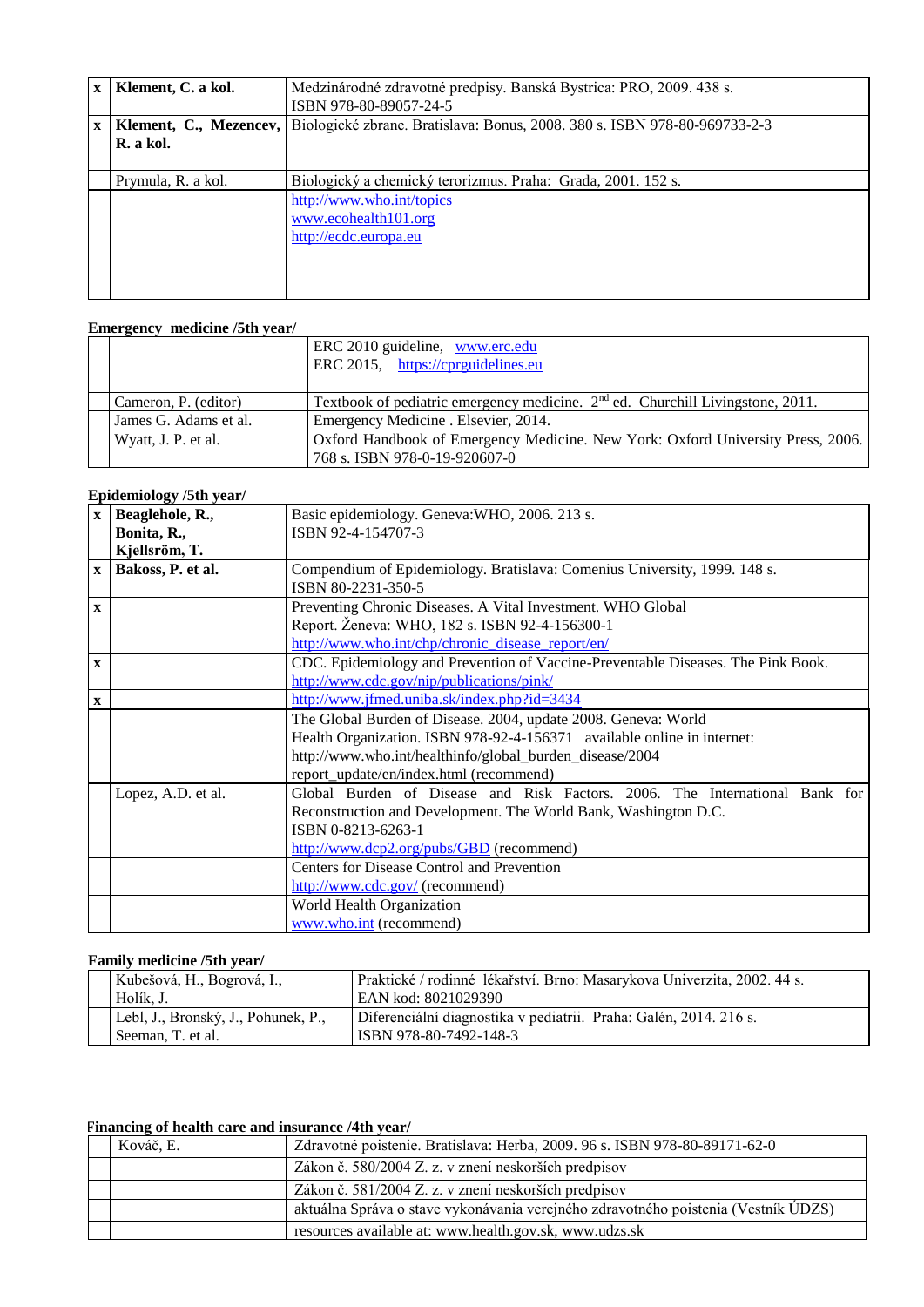# **Forensic and Legal medicine /5th year/**

| <b>x Burkhard Madea</b>   | Handbook of Forensic Medicine. Hoboken, N.J.: Wiley-Blackwell, 2014. 1312 s. |
|---------------------------|------------------------------------------------------------------------------|
| (Editor)                  | ISBN 978-0-470-97999-0                                                       |
| $\vert x \vert$ Buris, L. | Forensic Medicine. Budapest: Springer Verlag, 1993. 416 s.                   |
|                           | ISBN 963-7922-77-6                                                           |
| x   Longauer, F. et al.   | Practising in Forensic Medicine. Košice: UPJŠ, 2000. 97 s.                   |
| Novomeský, F., Akin       | Fundamentals of Diving Medicine. 1. ed. Martin: Osveta, 2021. 354 s.         |
| Savas Toklu               | ISBN 978-80-8063-500-8                                                       |

#### **German language 1,2 /1st year/**

|  | <b>x</b> Bujalková, M., Barnau, Fachdeutsch Medizin. Ein Lehrbuch für zukünftige Ärzte. Martin: Vydavatel'stvo Osveta, |
|--|------------------------------------------------------------------------------------------------------------------------|
|  |                                                                                                                        |
|  | 2018. 227 s. učebnica. ISBN 978-80-8663-465-0                                                                          |

# **German language 3,4 /2nd year /**

|                  | $\mathbf{x}$ Bujalková, M., Barnau, Fachdeutsch Medizin. Ein Lehrbuch für zukünftige Ärzte. Martin: Vydavateľstvo Osveta, |
|------------------|---------------------------------------------------------------------------------------------------------------------------|
| А,               | 12018, 227 s. učebnica. ISBN 978-80-8663-465-0                                                                            |
| Autorenkollektiv | Kommunikation in sozialen und medizinischen Berufen. Pilsen und München: Fraus, 2003.                                     |
|                  | 152 s. ISBN 80-7238-286-1                                                                                                 |

# **Gynecology and obstetric 1,2,3 /5th, 6th year/**

| $\mathbf{x}$ | Gibbs, R.S. et al.   | Danforth's Obstetrics and Gynecology. Lippincott                |
|--------------|----------------------|-----------------------------------------------------------------|
|              |                      | Williams & Wilkins, 1088 s. ISBN 078176937X                     |
|              |                      | ISBN 978-0781769372                                             |
| $\mathbf{x}$ | Pfeifer, S.M. et al. | NMS Obstetrics and Gynecology (National Medical Series for      |
|              |                      | Independent Study), Lippincott Williams & Wilkins, 2011. 528 s. |
|              |                      | ISBN-10: 160831562, ISBN 978-1608315765                         |
|              | Cunningham, F.G.     | Williams Obstetrics, New York: McGraw-Hill Professional, 2005.  |
|              | et al.               | 1600 s. ISBN 0071413154, ISBN 978-0071413152                    |
|              | Schorge, J. et al.   | Williams Gynecology. New York: McGraw 978-0071472579            |

## **Hematology and transfusiology /5th year/**

| $\mathbf{X}$ | Mehta, A.B.,           | Haematology at a glance. 4th ed., Hoboken, Wiley-Blackwell, 2014. 136 s.                 |
|--------------|------------------------|------------------------------------------------------------------------------------------|
|              | Hoffbrand, A.V. et al. | ISBN 978-1-118-73467-4                                                                   |
| $\mathbf{X}$ | Provan, D.             | ABC of Clinical Haematology. 4th ed., Wiley-Blackwell, 2018. 112 s.                      |
|              |                        | ISBN 978-1-118-89234-3                                                                   |
| $\mathbf{X}$ | Fauci, J. et al.       | Harrison's Principles of Internal Medicine. 20th ed. New York: McGraw-Hill, 2018.        |
|              |                        | 2800 s. ISBN 1259644030                                                                  |
| $\mathbf{X}$ | Keohane, E.M. et al.   | Rodak's Hematology: Clinical Principles and Applications. 5th ed Philadelphia: Saunders, |
|              |                        | 2015, 912 s. ISBN 0323239064                                                             |
| $\mathbf{X}$ | Rodgers, G.P. et al.   | The Bethesda Handbook of Clinical Hematology. 4th ed. Philadelphia: Lippincott Williams  |
|              |                        | & Wilkins, 2018. 576 s. ISBN 978-1-49-635400-6                                           |
| $\mathbf{X}$ | Abraham, J. et al.     | The Bethesda Handbook of Clinical Oncology. 5th ed. Philadelphia: Lippincott Williams    |
|              |                        | & Wilkins, 2018. 800 s. ISBN 1496344189                                                  |
|              | Anderson, S. et al.    | Anderson's Atlas of Hematology. 3rd ed. Philadelphia: Lippincott Williams & Wilkins,     |
|              | Poulsen, K.B.          | 2021. 614 s. ISBN 9781975118259                                                          |
|              | Rodak, B.F. et al.     | Clinical Hematology Atlas. 3rd ed. Philadelphia: Saunders, 2015. 296 s.                  |
|              |                        | ISBN 9780323322492                                                                       |
|              | Greer, J.P. et al.     | Wintrobe's Clinical Hematology. 14th ed. Philadelphia: Lippincott Williams & Wilkins,    |
|              |                        | 2018. 2432 s. ISBN 9781496347428                                                         |
|              | Kaushansky, K. et al.  | William's Hematology. 10th ed. New York: McGraw-Hill Professional, 2014. 2460 s.         |
|              |                        | ISBN 9781260464122                                                                       |
|              | McKenzie, S.B. et al.  | Clinical Laboratory Hematology. 4th ed. London: Pearson, 2020. 1264 s.                   |
|              |                        | ISBN 9780134709390                                                                       |

# **Histology and embryology 1, 2 /lst, 2nd year/**

| $x$   Adamkov, M. et al. | Introduction to functional histology: textbook. Fourth Revised and Updated Edition. |
|--------------------------|-------------------------------------------------------------------------------------|
|                          | Nakladateľsvo P+M, 2017. 439 s. ISBN 978-80-89694-30-3                              |
| $x \mid$ Mescher, A.L.   | Junqueira's basic histology: Text and Atlas. New York: McGraw-Hill Education, 2018. |
|                          | 576 s. ISBN 978-1-260-02617-7                                                       |
| $x$ Sadler, T.W.         | Langman's medical embryology. 13th ed., Philadelphia: Wolters Kluwer, 2019.         |
|                          | 432 s. ISBN 978-1-97511484-8                                                        |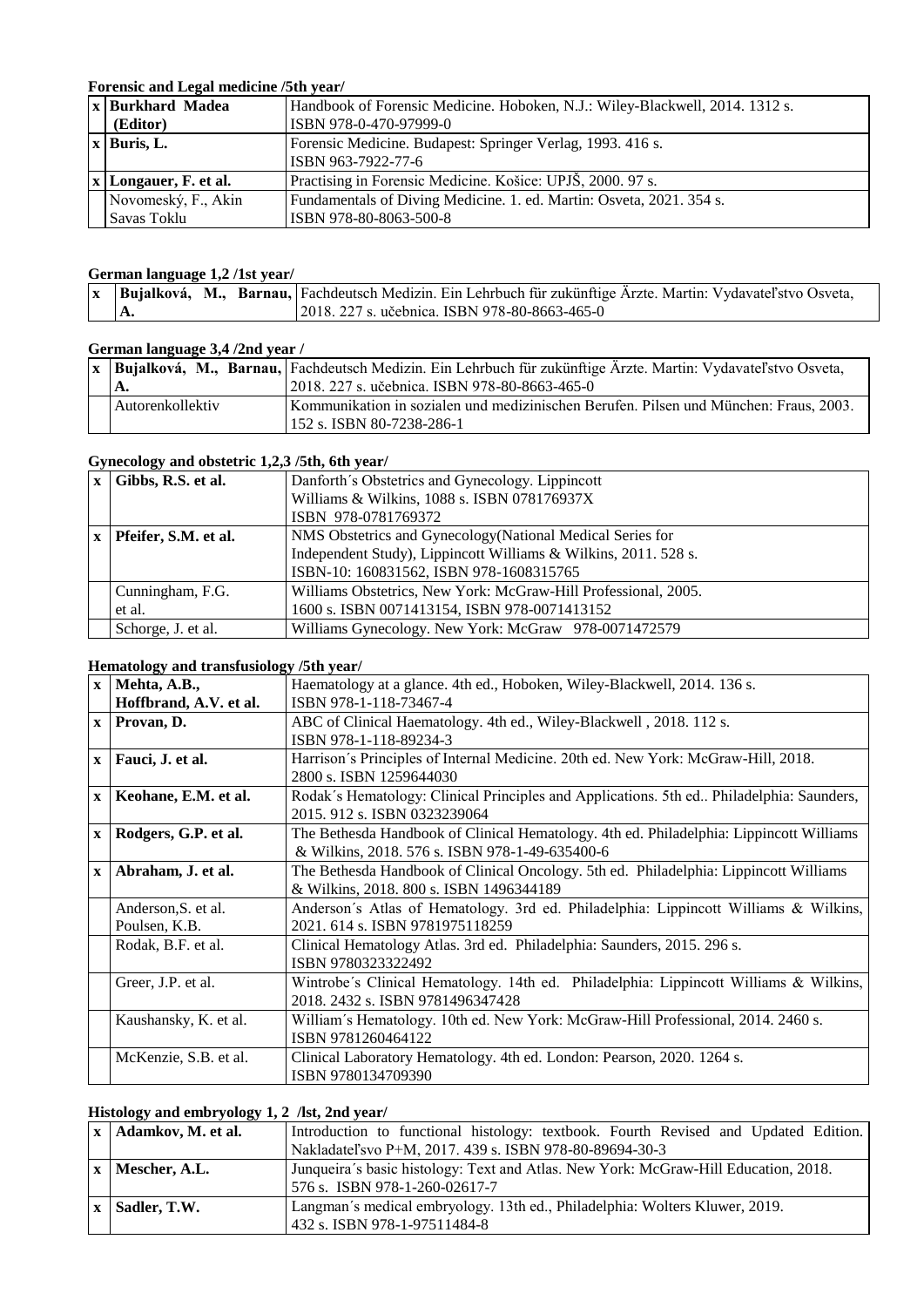| Gartner, L. P. et al. | Color atlas and text of histology. Philadelphia: Wolters Kluwer, 2017.<br>525 s. ISBN 978-145118448-8                                     |
|-----------------------|-------------------------------------------------------------------------------------------------------------------------------------------|
| Moore, K. L. et al.   | Before we are born. (Essentials of embryology and birth defects). Philadelphia: Elsevier<br>Saunders, 2019. 350 s. ISBN 978-0-323-60849-7 |

## **Hospital hygiene and nosocomial infections /4th year/**

| ---, <b>-----</b>       |                                                                                                                |
|-------------------------|----------------------------------------------------------------------------------------------------------------|
| Ševčíková, Ľ.           | Hygiena. Bratislava: UK, 2006. 328 s. ISBN 80-223-2103-6                                                       |
| Štefkovičová, M. a kol. | Dezinfekcia a sterilizácia - teória a prax II. Žilina: Vrana, 2007. 164 s.<br>ISBN 978-80-9682248-3-0          |
| Štefkovičová, M.        | Hygienické kompendium stomatológa. Skalica: Didaktik, 2005. 74 s.<br>ISBN 80-969379-4-4                        |
| Podstatová, H.          | Hygiena provozu zdravotnických zařízení a nová legislativa. Olomouc: EPAVA, 2002.<br>267 s. ISBN 80-86297-10-1 |
| Šrámová, H.             | Nozokomiální nákazy. Praha: Maxdorf, 2013. 400 s. ISBN 978-80-734528-6-5                                       |
| Bazovská, S. a kol.     | Špeciálna epidemiológia. Bratislava: UK, 2007, 340 s. ISBN 978-80-223-2301-7                                   |

#### **Immunology /2nd year/**

| $\mathbf{x}$ |                           | Abbas, A.K., Lichtman, Basic Immunology. Philadelphia: Elsevier Saunders, 2012. 320 s.                    |
|--------------|---------------------------|-----------------------------------------------------------------------------------------------------------|
|              | A.H., Pillai, S.          | ISBN 978-1-4557-0707-2                                                                                    |
|              |                           | Doan, T., Melvold, R., Lippincott's Illustrated Review Immunology. Lippincot Williams & Wilkins & Wolters |
|              |                           | Viselli, S., Waltenbaugh,   Kluwer business, 2008. 334 s. ISBN 0-7817-9543-5/978-07817-9543-2             |
|              | C.                        |                                                                                                           |
| $\mathbf{x}$ | Murray P.R., Rosenthal,   | Medical Microbiology. 7th ed. Philadelphia: Elsevier Saunders, 2013.                                      |
|              | K.S., Pfaller, M.A.       | 874 s. ISBN 978-0-323-08692-9                                                                             |
|              | Greenwood, D.,            | Barer,   Medical Microbiology. 18th ed. Edinburgh: Elsevier Saunders, 2012.                               |
|              | M., Slack, R., Irwing, W. | 778 s. ISBN 978-0-7020-4089-4                                                                             |
|              |                           |                                                                                                           |
|              |                           | Reading from MEFANET and faculty web site for immunology.                                                 |

#### **Infectious diseases /5th year/**

| x   Hobstová, J. | Infectious Diseases. Praha: Carolinum, 2003. 259 s. |
|------------------|-----------------------------------------------------|
|                  | ISBN 80-246-0552-X                                  |
| Bannister, B.A.  | Infectious Disease. Blackwell Publ., 2000. 506 s.   |
|                  | ISBN 0632053194                                     |

## **Internal medicine propedeutics 1,2 /3rd year/**

| $\vert x \vert$ Novey, D. W. | Rapid Access Guide to the Physical Examination. Chicago: Year Book Med. Publ., 1988. |  |
|------------------------------|--------------------------------------------------------------------------------------|--|
|                              | 1534 s. ISBN 0-8151-6434-3                                                           |  |

## **Internal medicine 1,2,3,4,5 /4th, 5th, 6th year/**

| $\mathbf{x}$ | Colledge, N.R. et al.     | Davidson's Principles and Practice of Medicine. Edinburgh:                                           |
|--------------|---------------------------|------------------------------------------------------------------------------------------------------|
|              |                           | Churchill Livingstone, 2010. 1376 s. ISBN 978-0-7020-3085-7                                          |
| $\mathbf{x}$ | McPhee, S. J. et al.      | Pathophysiology of Disease An Introduction to Clinical Medicine.                                     |
|              |                           | New York: McGraw-Hill Medical, 2010. 737 s.                                                          |
|              |                           | ISBN 978-0-07-163850-0                                                                               |
| $\mathbf{X}$ |                           | <b>Kasper, D.L., Fauci, A.S.,</b> Harrison's Principles of Internal Medicine 19/E (Vol. 1 & Vol. 2), |
|              | Hauser, S.L., Longo, D.L. | New York: McGraw Hill, 2015. 3000 s. ISBN 978-0071802154                                             |
| $\mathbf{x}$ | Goldman, L.,              | Goldman - Cecil Medicine. 2-Volume Set, 25th ed.                                                     |
|              | Schafer, A.I.             | Philadelphia: Elsevier, 2016. 3024 s.                                                                |
| $\mathbf{x}$ | Kumar, P., Clark, M.L.    | Kumar and Clark's Clinical Medicine. 9th ed. Philadelphia: Elsevier, 2017. 1456 s.                   |
|              |                           | ISBN 978-0-7020-6601-6                                                                               |

## **Laboratory practicals in molecular biology /3rd year/**

|  | www.nybi.nlm.nih.gov-general database in medicine             |
|--|---------------------------------------------------------------|
|  | www.ncbi.nlm.nih.gov/omim/-Online Medelian Inheritance in Man |
|  | database of inherited diseases                                |
|  | www.ensembl.org-genomes database, including human genome      |

## **Legal aspects of health care providing /5th year/**

| Zákon č. 576/2004 Z. z. o zdravotnej starostlivosti v znení neskorších predpisov<br>Zákon č. 578/2004 Z. z. o poskytovateľoch zdravotnej starostlivosti v znení neskorších<br>predpisov |  |
|-----------------------------------------------------------------------------------------------------------------------------------------------------------------------------------------|--|
|-----------------------------------------------------------------------------------------------------------------------------------------------------------------------------------------|--|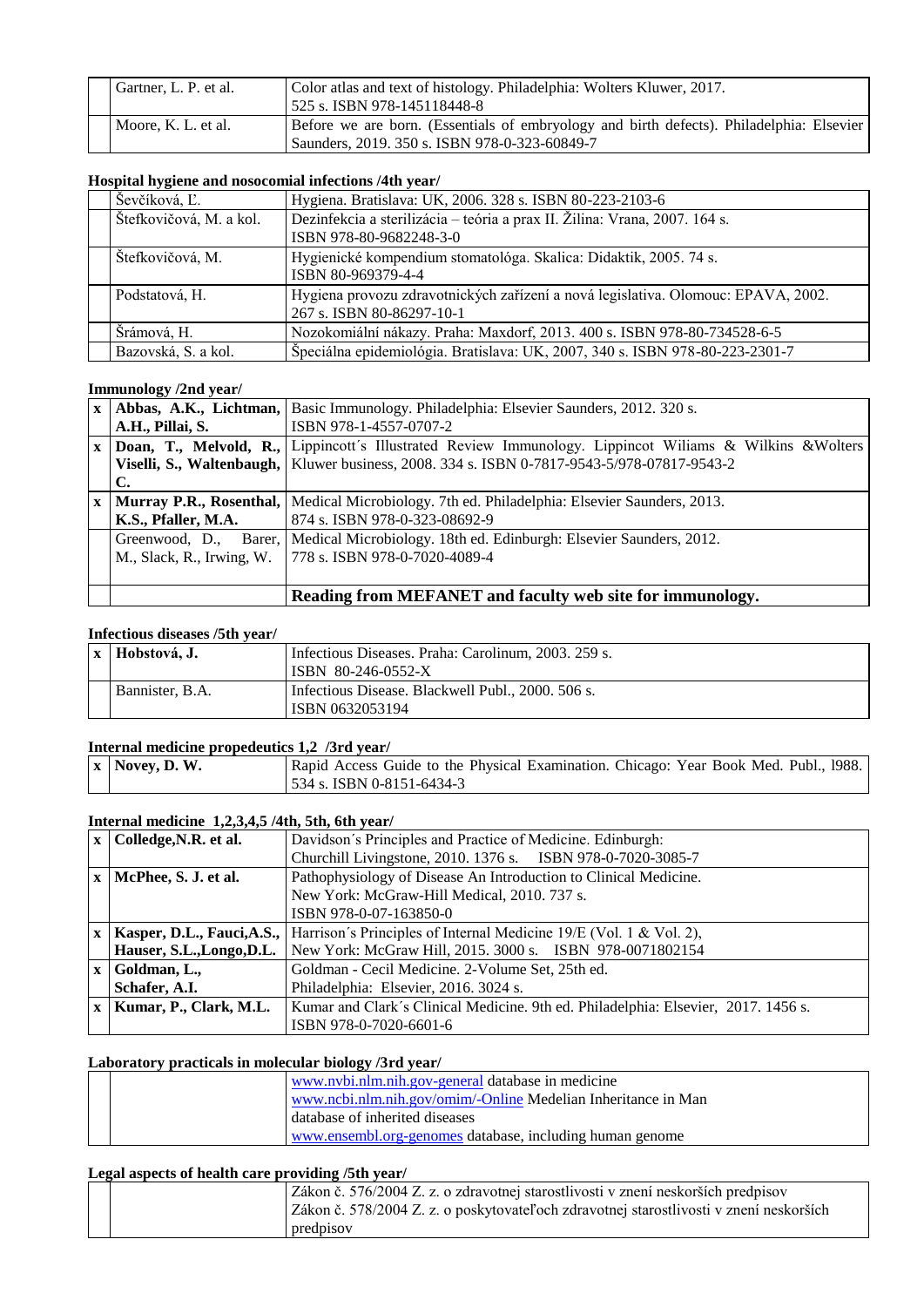| Zákon č. 581/2004 Z. z. o zdravotných poisťovniach, dohľade nad zdravotnou                |  |
|-------------------------------------------------------------------------------------------|--|
| starostlivosťou v znení neskorších predpisov                                              |  |
|                                                                                           |  |
| Zákon č. 461/2003 Z. z. o sociálnom poistení v znení neskorších predpisov                 |  |
| Zákon č. 355/2007 Z. z. o ochrane, podpore a rozvoji verejného zdravia v znení neskorších |  |
| predpisov                                                                                 |  |

# **Medical biology 1,2 /lst year/**

|                              | x   Halašová, E., Francková, Selected Lessons in Medical Biology. Publisher: Jessenius Faculty of Medicine in Martin, |
|------------------------------|-----------------------------------------------------------------------------------------------------------------------|
|                              |                                                                                                                       |
| M., Péč, M., Kubatka, P.     | Comenius University in Bratislava, 2016. 1st ed. Print: KO & KA spol.s.r.o., Bratislava,                              |
|                              | 193 s. ISBN 978-80-8187-012-5                                                                                         |
| x Halašová, E.,              | Medical Biology. Practical Units. Bratislava: Comenius University, 2001. 108 s.                                       |
| Bukovská, E.                 | ISBN 80-223-1575-3                                                                                                    |
| x   Kalina, I., Halašová, E. | Medical Biology. Compendium. Košice: Tranox, 1996. 217 s.                                                             |
|                              | ISBN 80-967514-1-7                                                                                                    |
| $x$ Brown, T. A.             | Genetics a Molecular Approach. London: Chapman and Hall, 1992. 467 s.                                                 |
|                              | ISBN 0-412-44730-4                                                                                                    |
| Freifelder, D.               | Molecular Biology. Boston: Jones and Barlett Publ., Inc., 1987. 834 s.                                                |
|                              | ISBN 0-86720-069-3                                                                                                    |

# **Medical biophysics /lst year/**

|              | $x$   Nave, C. R., Nave, B. C.         | Physics for the Health Sciences. Philadelphia: W. B. Saunders Comp., 1985. 421 s.<br>ISBN 0-7216-1309-8               |
|--------------|----------------------------------------|-----------------------------------------------------------------------------------------------------------------------|
| $\mathbf{x}$ | Ronto, G.,<br>Tarjan, I. et al.        | An Introduction to Biophysics with Medical Orientation. Budapest: Akademiai Kiado,<br>1999. 448 s. ISBN 96 305 7607 4 |
| $\mathbf{x}$ | Kukurová, E.                           | Biophysical elixir for students and absolvents of medicine. Bratislava: Comenius<br>University, 1991. 302 s.          |
| $\mathbf{x}$ | Davidovits, P.                         | Physics in Biology and Medicine. Amsterdam: Elsevier, 2013. 331 s.<br>ISBN 978-0-12-386513-7                          |
|              | Egelman, E.H.                          | Comprehensive Biophysics. Vol. 1-9. Amsterdam: Elsevier, 2012.<br>3524 s. ISBN 978-0-12-374920-8                      |
|              | Jakuš, J., Poliaček, I.,<br>Šimera, M. | Practical tasks in medical biophysics. Martin: Osveta, 2013. 143 s.<br>ISBN 978-80-8063-402-5                         |

## **Medical ethics /3rd year/**

| $\mathbf{x}$ |                 | Declaration on the Promotion of Patients Rights in Europe [on-line]. Copenhagen: WHO Regional  |
|--------------|-----------------|------------------------------------------------------------------------------------------------|
|              |                 | Office for Europe, 1994.                                                                       |
|              |                 | http://www.eho.int/genomics/public/eu declaration 1994.pdf                                     |
| $\mathbf{x}$ |                 | European Charter of Patients' Rights. Basic document [on/line]. Rome,                          |
|              |                 | November 2002.                                                                                 |
|              |                 | http://ec.europa.eu/health/ph_overview/co_operation/mobility/docs/health_services_co108_en.pdf |
|              |                 |                                                                                                |
| $\mathbf{x}$ |                 | World Medical Association. Medical Ethics Manual [on-line].                                    |
|              |                 | http://www.wma.net/what-we-do/education/medical-ethics-manual/                                 |
|              |                 |                                                                                                |
|              | Beauchamp, L.T. | Principles of Biomedical Ethics. 6th ed. New York, Oxford: Oxford University Press, 2009.      |
|              | Childress, F.J. | 417 s. ISBN 978-0-19-533570-5                                                                  |

# **Medical chemistry 1, 2 /1st year/ and biochemistry 1,2 /lst, 2nd year/**

|              | Kaplán, P.              | Medical chemistry. Turany: P+M, 2012. 127 s. ISBN 978-80-969713-5-0                                     |
|--------------|-------------------------|---------------------------------------------------------------------------------------------------------|
|              | $x   Ra\check{c}ay, P.$ | Medical Chemistry and Biochemistry III. Martin: Jessenius Faculty of Medicine of                        |
|              |                         | Comenius University in Bratislava, 2012. 68 s. ISBN 978-80-223-3268-2                                   |
|              | x Lehotský, J. et al.   | Medical Chemistry and Biochemistry II. Bratislava: Comenius University, 2012.                           |
|              |                         | 139 s. ISBN 978-80-223-3284-2                                                                           |
| $\mathbf{x}$ | Račay, P.               | Medical Chemistry and Biochemistry IV. Martin: Jessenius Faculty of Medicine                            |
|              |                         | of Comenius University in Bratislava, 2016. 84 s. ISBN 978-80-223-3917-9                                |
|              | Harvey, R. A.,          | Lippincott's Illustrated Reviews: Biochemistry. Philadelphia: Lippincott Williams                       |
|              | Ferier, D.R.            | & Wilkins Philadelphia, 2012. 520 s. ISBN 978-1-60913-998-8                                             |
|              | Murray, R.K. et al.     | Harper's Illustrated Biochemistry. New York: McGraw Hill Medical, 2012. 818 s.<br>ISBN 978-0-07179277-6 |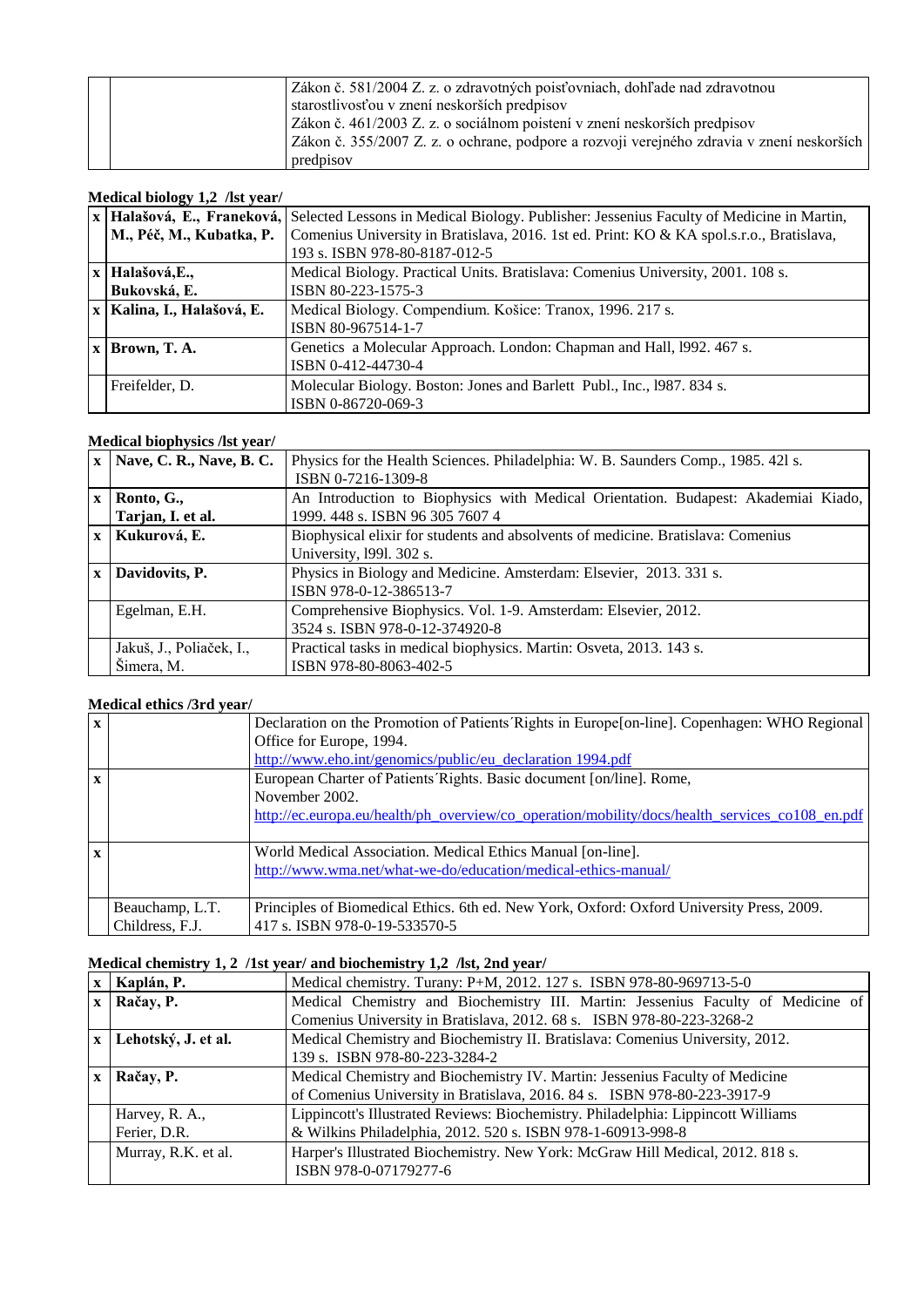# **Medical biochemistry 1, 2 /2nd year/**

| x Lehotský, J. et al. | Medical Chemistry and Biochemistry II. Bratislava: Comenius University, 2012. 139 s. |
|-----------------------|--------------------------------------------------------------------------------------|
|                       | ISBN 978-80-223-3284-2                                                               |
| Račay, P.             | Medical Chemistry and Biochemistry IV. Martin: Jessenius Faculty of Medicine of      |
|                       | Comenius University in Bratislava, 2016. 84 s. ISBN 978-80-223-3917-9                |
| Murray, R.K. et al.   | Harper's Illustrated Biochemistry. New York: McGraw Hill Medical, 2012. 818 s.       |
|                       | ISBN 978-0-07179277-6                                                                |
| Harvey, R. A.,        | Lippincott's Illustrated Reviews: Biochemistry. Philadelphia: Lippincott Williams    |
| Ferier, D.R.          | & Wilkins Philadelphia, 2012. 520 s. ISBN 978-1-60913-998-8                          |

# **Medical psychology and basics of communication /3rd year/**

| $x \mid \text{McManus}, I, C.,$ | Psychology in Medicine. Oxford: Butterworth-Heinemann Ltd., 1992. 327 s.                |
|---------------------------------|-----------------------------------------------------------------------------------------|
| Richards, P.                    | ISBN 0-7506-0496-4                                                                      |
| Ayers, S., Visser R.            | Psychology for medicine. Sage, Los Angeles: SAGE, 2011. 530 s.                          |
|                                 | ISBN 9781412946919                                                                      |
| $x \mid Lloyd, M., Bor, R.$     | Comunication skills for medicine. Edinburgh: Elsevier, 2009. 212 s.                     |
|                                 | ISBN 978-07020-3058-1                                                                   |
| Alder, B. et.al                 | Psychology and sociology applied to medicine. 3rd ed. Edinburgh: Elsevier, 2009. 182 s. |

### **Microbiology 1,2 /2nd, 3rd year/**

|              |                           | <b>x</b>   Murray, P.R., Rosenthal,   Medical Microbiology. 7th ed. Philadelphia: Elsevier Saunders, 2013. 874 s. |
|--------------|---------------------------|-------------------------------------------------------------------------------------------------------------------|
|              | K.S., Pfaller, M.A.       | ISBN 978-0-323-08692-9                                                                                            |
|              |                           | x   Murray, P.R., Rosenthal,   Medical Microbiology. 8th ed. Philadelphia: Elsevier Saunders, 2016. 836 s.        |
|              | K.S., Pfaller, M.A.       | ISBN 978-0-323-299956-5                                                                                           |
| $\mathbf{X}$ |                           | Harvey, R. A., Champe, Lippincott's Illustrated Review Microbiology. Lippincott Williams & Wilkins, 2007.         |
|              | P.C., Fischer, B.D.       | 438 s. ISBN 13: 978-0-7817-8215-9                                                                                 |
|              |                           | Greenwood, D., Barer,   Medical Microbiology. 18th ed. Edinburgh: Elsevier Saunders, 2012.                        |
|              | M., Slack, R., Irwing, W. | 1778 s. ISBN 978-0-7020-4089-4                                                                                    |
|              |                           |                                                                                                                   |
|              |                           | Reading from MEFANET and faculty web site for microbiology.                                                       |

#### **Molecular biology / 3rd year/**

|              | $x$   Alberts, B. et al. | Molecular Biology of the Cell. New York: Garland Publ., 2002. |
|--------------|--------------------------|---------------------------------------------------------------|
|              |                          |                                                               |
|              |                          | 1584 s. ISBN 0-8153-4072-9 (selected chapters)                |
| $\mathbf{x}$ | Strachan, T. et al.      | Human Molecular Genetics. London: Garland Science, 2004.      |
|              |                          | 674 s. ISBN 0-8153-4184-9 (selected chapters)                 |
| $\mathbf{x}$ | Nussbaum, R.L.           | Genetics in Medicine. Philadelphia: Saunders, 2004. 444 s.    |
|              | et al.                   | ISBN 0-7216-0244-4 (selected chapters)                        |
|              |                          | www.ncbi.nlm.nih.gov-general database in medicine             |

# **Neonatology /5th year/**

| <b>x</b> Časnocha Lúčanová, L. | Infekcie novorodencov. P+M Turany, 2019. 120 s. ISBN 978-80-89694-60-0            |
|--------------------------------|-----------------------------------------------------------------------------------|
| Maťašová. K.                   | Neonatológia 1. Bratislava: UK, 2012. 155 s. ISBN 978-80-223-3172-2               |
| Rennie, Janet M. (editor)      | Rennie and Roberton's textbook of neonatology. Edinburgh: Churchill Livingstone - |
|                                | Elsevier, 2012. 1375 s. ISBN 978-0-7020-3479-4                                    |

#### **Neurology 1,2 / 4th year/**

|              |                        | Mayer, S.A., Marshall, On Call Neurology E-Book. 4th ed. Elsevier, 2020. 579 s. eISBN 9780323611008 |
|--------------|------------------------|-----------------------------------------------------------------------------------------------------|
|              | <b>R.S.</b>            | https://ebookcentral.proquest.comúlibúuniba-ebooksúdetail.action?docID=6039439                      |
|              |                        |                                                                                                     |
| $\mathbf{x}$ | Drobný, M. et al.      | Neurology Textbook. Reference Text and Study Guide. Martin: Profa-J. 2015. 656 s.                   |
|              |                        | ISBN 978-80-972153-09                                                                               |
| $\mathbf{x}$ | Daroff, R.B.et al.     | Bradleys Neurology in clinical in Clinical Practice, Saunders, 6th ed., Vol.2. 2013.                |
|              |                        | 2544 s. ISBN-13:978-1437704341                                                                      |
| $\mathbf{x}$ | Biller, J.             | Practical Neurology, LWW, 4th ed. 2012. 748 s. ISBN 978-1451142631                                  |
|              |                        |                                                                                                     |
| $\mathbf{x}$ | Mumenthaler, M. et al. | Neurology. Stuttgart: Thieme, 2003. 1008 s. ISBN 3135239047                                         |
|              |                        |                                                                                                     |

## **Neurosurgery 1,2 /5th year/**

| Greenberg, Mark S. | Handbook of Neurosurgery. New York: Thieme Medical Publishers, 7th ed. 2010. |
|--------------------|------------------------------------------------------------------------------|
|                    | 1338 s. ISBN 978-1-60406-326-4                                               |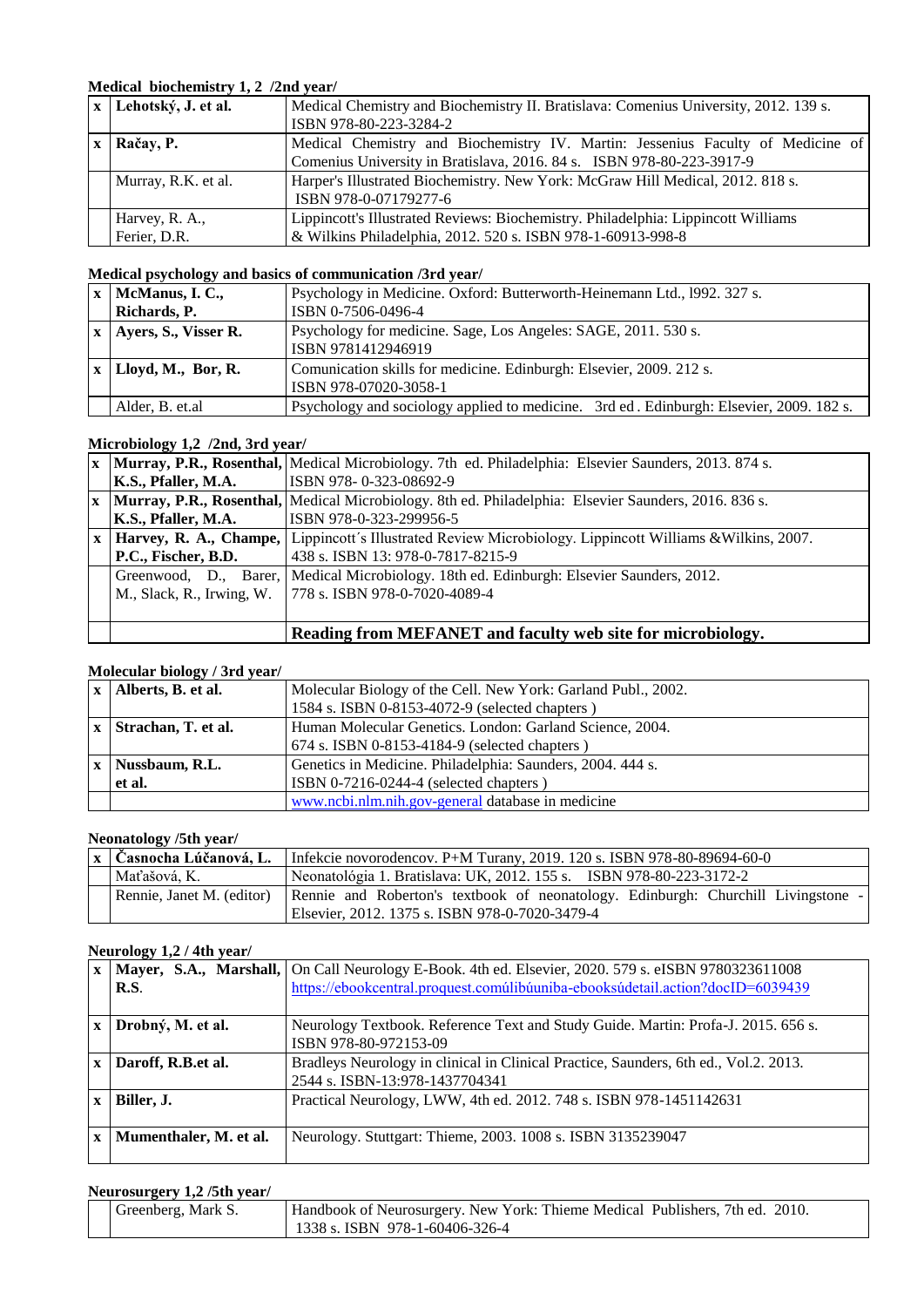#### **Nuclear medicine /4th year/**

| $\mathbf{X}$ | Breistenseher, M. et al. | Textbook of Clinical Radiology. Horn: University publisher 3.0. 2013. 560 s.<br>ISBN 978-3-9503296-7-4                                                                                                                                                                                                                                    |
|--------------|--------------------------|-------------------------------------------------------------------------------------------------------------------------------------------------------------------------------------------------------------------------------------------------------------------------------------------------------------------------------------------|
|              | Adam, A. et al.          | Grainger & Allison's Diagnostic Radiology, 6th ed. Churchill Livingstone, 2015.<br>1033 s. ISBN 978-0-7020-4295-9. e-book ISBN 978-07020-6128-8                                                                                                                                                                                           |
|              | Geschwind, J. et al.     | Abram 's Angiography: Interventional Radiology – 3rd ed. Lippincott Williams<br>&Wilkins, 2014. 1222 s. ISBN 978-1609137922                                                                                                                                                                                                               |
|              | Zeleňák. K, et al.       | Radiology Imaging Techniques of Brain Tumours.<br>InTech.<br>DOI:<br>2013<br>10.57772/53470<br>http://www.intechopen.com/books/clinical-management-and-evolving-novel-<br>therapeutic-strategies-for-patients-with-brain-tumors/radiology-imaging-techniques-of-<br>brain-tumours                                                         |
|              | Krajina, K. et al.       | Therapeutic Embolization of Cranial Tumors, Diagnostic Techniques and Surgical<br>Management of Brain Tumors. Publisher: InTech. 2011. 544 s. DOI: 10.5772/19639<br>ISBN 978-953-307-589-1<br>http://www.intechopen.com/books/diagnostictechniques-and-surgical-management-of-<br>brain-tumors/therapeutic-embolization-of-cranial-tumors |

# **Occupational health service /5th year/**

| LaDou, P.      | Current Occupational and environmental medicine. New York: Mc Graw-Hill, 2007.<br>846 s. ISBN 978-0-07-144313-5               |
|----------------|-------------------------------------------------------------------------------------------------------------------------------|
| Rom, W. N.     | Environmental and Occupational Medicine. Philadelphia: Lippincott Williams & Wilkins,<br>2007. 1884 s. ISBN 978-0-7817-6299-1 |
| Levy, Barry S. | Occupational and Environmental Health. Oxford: University press, 2011. 854 s.                                                 |
| Harbison, R.D. | Hamilton and Hardy's Industrial Toxicology.St. Louis: Mosby-Year Book Inc., 1998, 682 s.                                      |

## **Ophthalmology /5th year/**

| $-9.7 + - - - -$<br>Rozsíval, P. a kol. | Oční lékařství. Praha: Galén-Karolinum, 2006. 373 s.                                 |
|-----------------------------------------|--------------------------------------------------------------------------------------|
|                                         | ISBN 80-7262-404-0                                                                   |
| Kanski, Jack J.                         | Clinical ophtalmology: A Systematic Approach. Edinburgh: Butterworth –               |
|                                         | Heinemann/Elsevier, 2007. 931 s. ISBN 0080449697                                     |
| R. Jogi                                 | Basic Ophtalmology. Jaypee Brothers med.pub., 2003. ISBN 81-8061-076-4               |
| Lowenstein, J.                          | Ophtalmology: just the facts. New York: McGraw Hill Book Comp. Ltd., 2004. 350 s.    |
|                                         | ISBN 0-07-140332-9                                                                   |
|                                         | Stein, H. A., Slatt, B. J., A primer in Ophtalmology. St. Louis: Mosby, 1992. 262 s. |
| Stein, R. M.                            | ISBN 0-8016-4761-4                                                                   |

# **Orthopaedics /5th year/**

| David J.Dandy. et al.  | Essential Orthopaedics and Trauma. 5th ed., Imprint: Churchill Livingstone, 2009.<br>504 s. ISBN 978-0443-06718 |
|------------------------|-----------------------------------------------------------------------------------------------------------------|
| Mark D. Miller, et al. | Review of Orthopaedics. Saunders 6th ed., 2012. 896 s. ISBN 978-1-4377-2024-2                                   |
| Keneth J. Egol et al.  | Handbook of Fractures. Philadelphia: Lippincott Williams and Wilkins, 2006.<br>685 s. ISBN 0-7817-9009-3        |
| Gavin Bowden et al.    | Oxford Handbook of Orthopaedics and Trauma, 2010. 656 s.<br>ISBN 978-0-19-856958-9                              |

# **Otorhinolaryngology /5th year/**

| $x \mid \text{Column}, \text{H}, \text{B}.$ | Hall Colman's Diseases of the Nose, Throat and Ear, and Head and Neck. A Handbook |  |
|---------------------------------------------|-----------------------------------------------------------------------------------|--|
|                                             | for Students and Practicioners. Edinburgh: Churchill Livingstone, 1992. 293 s.    |  |
|                                             | ISBN 0-443-04563-1                                                                |  |
| $x$   Hajtman, A., Koval', J.               | Otorhinolaryngology. Bratislava: Comenius University, 1995.166 s.                 |  |
|                                             | ISBN 80-223-0961-3                                                                |  |
| athological anatomy 1,2/3rd year/           |                                                                                   |  |
| $x$ Underwood, J.C.E.                       | General and Systematic Pathology. Edinburgh:                                      |  |
|                                             | Churchill Livingstone, 2004. 839 s. ISBN 044307334                                |  |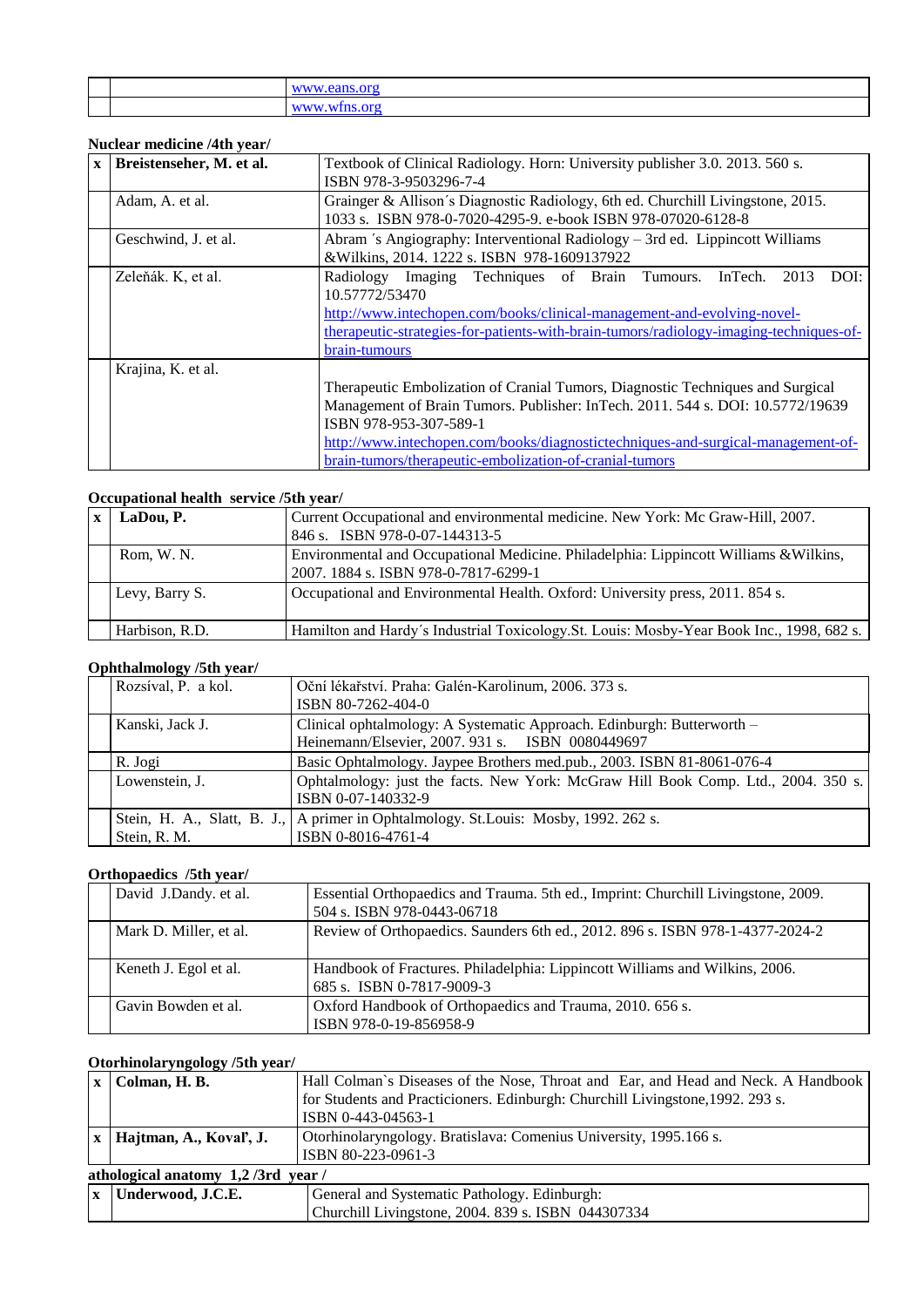| $\mathbf{x}$ | Rubin, E., Farber, J.L.    | Pathology. Philadelphia, J.B. Lippincott 1994,                                  |
|--------------|----------------------------|---------------------------------------------------------------------------------|
|              |                            | 1578 s. ISBN 0397510470                                                         |
| $\mathbf{x}$ | Mohan, H.                  | Textbook of Pathology. New Delhi: Jaypee Brothers med. Publ.,                   |
|              |                            | 2010. 952 s. ISBN 978-81-8448-702-2                                             |
| $\mathbf{x}$ | Kumar, V. et al.           | Roobin's Basic Pathology. Philadelphia: W.B. Saunders, 2012. 910 s.             |
|              |                            | ISBN 978-0-8089-2432-6                                                          |
|              | Milikowski, C., Berman, I. | Color atlas of basic histopathology. Stamford: Appleton and Lange, 1997. 615 s. |
|              |                            | ISBN 0-8385-1508-8                                                              |
|              | Damjanov I., Linder J.     | Pathology. A Color Atlas. St. Louis: Mosby, 2000. 476 s.                        |
|              |                            | ISBN 0-8151-2248-9                                                              |
|              | Cotran, R. S. et al.       | Basic Pathology. Philadelphia:                                                  |
|              |                            | W.B. Saunders, 2002. 775 s. ISBN 0-7216-5122-4                                  |
|              | Mačák J.                   | General Pathology. Masaryk University 2008, 190 s.                              |
|              |                            | ISBN 978-80-210-4549-1                                                          |

#### **Pathological physiology /3rd year/ x-recommend to study literature**

| $\mathbf{X}$ | Plevkova, J., Hanacek, J.                                             | Dysfunction of the electrophysiological processes in the heart - mechanisms and<br>manifestation. Textbook, 2016, JFM CU-Mefanet portal<br>https://portal.jfmed.uniba.skúarticles.php?aid=334 |
|--------------|-----------------------------------------------------------------------|-----------------------------------------------------------------------------------------------------------------------------------------------------------------------------------------------|
| $\mathbf{X}$ | Plevkova, J., Hanacek, J.,<br>Tatar, M., Brozmanova,<br>M., Buday, T. | Pathological physiology, selected chapters. Textbook. 2017. JFM CU-Mefanet portal<br>https://portal.jfmed.uniba.skúarticles.php?aid=371                                                       |
| $\mathbf{X}$ | McPhee, S.J.,<br>Hammer, G.D.                                         | Pathophysiology of Disease-An Introduction to Clinical Medicine. New York: McGraw –<br>Hill, 2010. 737 s. ISBN 978-0-07-163850-0                                                              |
| $\mathbf{x}$ | Tatár, M.<br>Hanáček, J.                                              | Pathophysiology-Topics for Seminars. Bratislava: Comenius University, 2001. 220 s.                                                                                                            |
|              | Heuter, S.E.,<br>McCance K.L.                                         | Understanding of Pathophysiology. 5th ed. Elsevier, 2012. 1159 s.<br>ISBN 978-0-323-07891-7                                                                                                   |
|              | Dubin, D.                                                             | Rapid Interpretation of EKG's - a Programmed<br>Course. Tampa: Cover Publ.Comp., 1989. 311 s.                                                                                                 |
|              | Silbernagl, S.,<br>Lang, F.                                           | Color Atlas of Pathophysiology. Stuttgart: Thieme, 2010. 433 s.<br>ISBN 978-3-13-116552-7                                                                                                     |
|              |                                                                       | Patfyz-OnLine-system supporting the study pathophysiology<br>http://www.jfmed.uniba.sk/patfyzonline/patfyzonline_index.html<br>http://www.lefa.sk/deptwebs_out/stranka_sk.aspx?kto=patf       |

# **Pediatric 1,2,3 /5th, 6th year/**

| <b>x</b> Lane Donnelly     | Diagnostic Imaging: Pediatrics . Amirsys, 2011. 1000 s. ISBN 978-19318-848-46          |
|----------------------------|----------------------------------------------------------------------------------------|
| x   Kliegman, R.M.,        | Nelson Textbook of Pediatrics. Philadelphia: Elsevier/Saunders, 19th ed. 2011.         |
| Jenson, H.B. et al.        | 2610 s. ISBN 978-1-4377-075-5                                                          |
| $x$ Gill, D., O'Brien, N.  | Paediatric Clinical Examination. Elsevier Limited, 6th Ed., 2017. 297 s.               |
|                            | ISBN 978-0-7020-7288-8                                                                 |
| $x$ Kumar, N.R., Latha, S. | Exercise the Art Pediatrics Diagnosis – Through Systematic Clinical Survey. Kathmandu: |
|                            | Jaypee Brothers Medical Publishers Ltd., 1st Ed., 2016. 178 s. ISBN 978-93-85891-68-7  |
| x   Kulkarni, M.L.         | Handbook for History Taking and Clinical Examination in Children. Kathmandu: Jaypee    |
|                            | Brothers Medical Publishers Ltd., 1st Ed., 2017. 157 s. ISBN 978-93-86322-75-3         |
| Jeseňák, M.                | Advances in Respiratory Therapy Research. Copyring 2015 by Nova Science Publishers,    |
|                            | Inc. New York. 217 s. ISBN 978-1-63463-004-7                                           |
| Lissauer, T.,              | Illustrated textbook of Paediatrics. 4th ed. Edinburgh : Mosby/Elsevier, 2012.         |
| Clayden, G.                | ISBN 978-0-7234-3565-5                                                                 |
| Chesterton, C.M.           | Food Allergies: New Research. Nova Science Publ., Inc., 2008. 223 s.                   |
|                            | ISBN 978-1-60456-978-0                                                                 |
| Loeches-Martin I.          | Bronchitis. InTech, 2011. 190 s. ISBN 978-953-307-889-2                                |
|                            | Internet: http://www.intechopen.com/books/bronchitis                                   |
| Rigobelo, E.C.             | Diabetes – Damages and Treatments. InTech, 2011. 348 s.                                |
|                            | ISBN 978-953-307-652-2                                                                 |
|                            | Internet: http://www.intechopen.com/books/diabetes-damages-and-treatments              |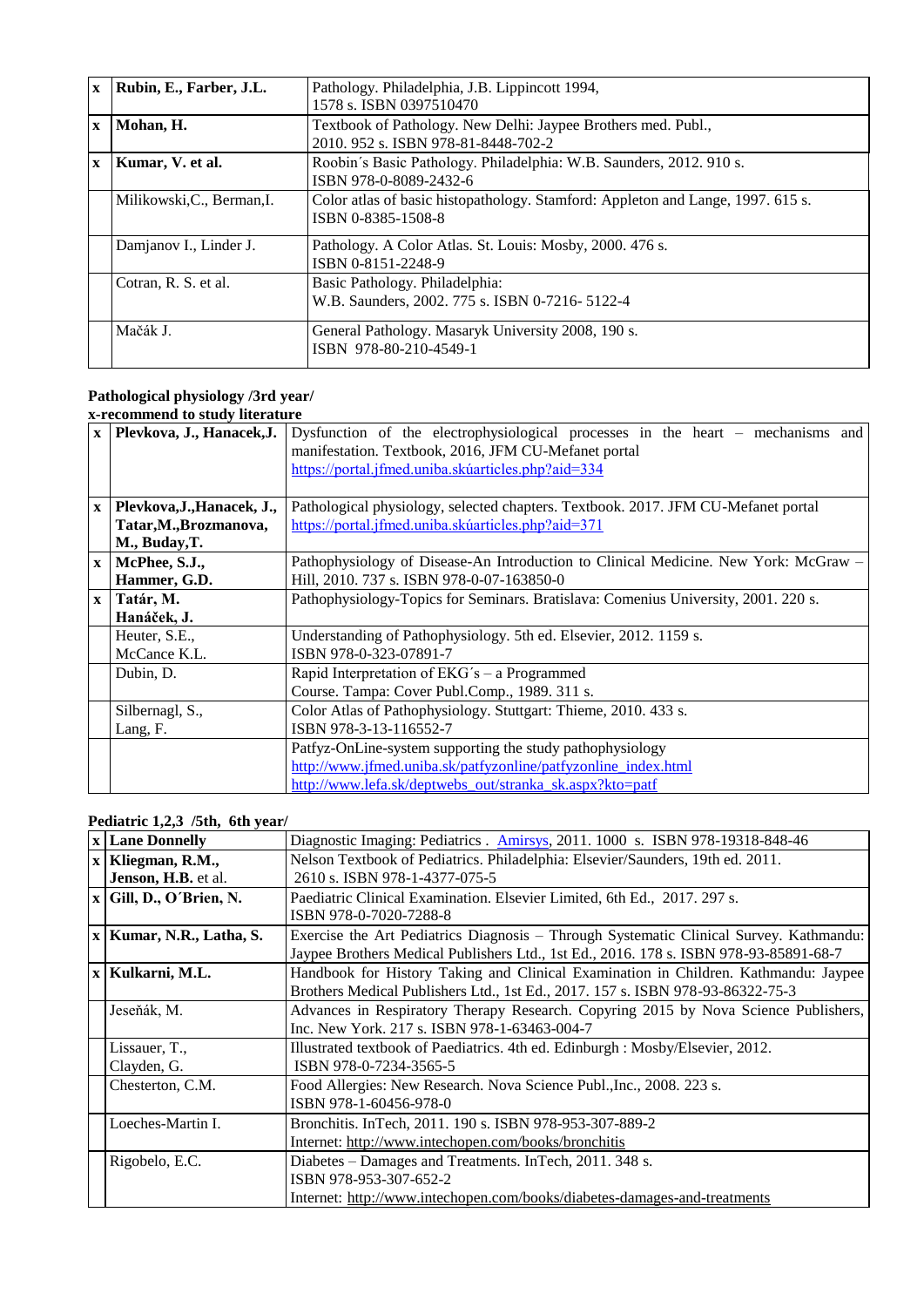| Allen, Hugh D. | Moss and Adams' Heart Disease in Infants. Children and          |
|----------------|-----------------------------------------------------------------|
| et al.         | Adolescents, Including the Fetus and Young Adult. Philadelphia: |
|                | Lippincott Williams & Wilkins, 2001. 1468 s.                    |

#### **Pediatric propedeutics /4th year/**

| $x$ Kliegman, R.M.,       | Nelson Textbook of Pediatrics. Philadelphia: Elsevier/Saunders, 19th ed. 2011.    |
|---------------------------|-----------------------------------------------------------------------------------|
| Jenson, H.B. et al.       | 2610 s. ISBN 978-1-4377-075-5                                                     |
| $x$ Gill, D., O'Brien, N. | Paediatric Clinical Examination. Elsevier Limited, 6th Ed., 2017. 297 s.          |
|                           | ISBN: 978-0-7020-7288-8                                                           |
| Lissauer, T.,             | Illustrated textbook of Paediatrics. 4th ed. Edinburgh : Mosby/Elsevier, 2012.    |
| Clayden, G.               | ISBN 978-0-7234-3565-5                                                            |
| Kovács, L.                | Pediatric Propedeutics EN. Woorkbook for medical students. Bratislava: BUX, 2014. |
|                           | 116 s. ISBN 978-80-970624-3-9                                                     |
| Maťašová, K.              | Neonatológia I., Bratislava: UK, 2012. 155 s. ISBN 978-80-223-3172-2              |

#### **Pediatric surgery /5th year/**

| Dragula, M. et al.  | Detská chirurgia. Turany: Tlačiareň P+M, 2015. 1033 s. ISBN 978-80-89694-10-5   |
|---------------------|---------------------------------------------------------------------------------|
| Horn, F. a kol.     | Detská chirurgia. Bratislava: SAP, 2014. 568 s. ISBN 978-80-896-07-24-2         |
| Snajdauf, J. et al. | Dětská chirurgie. Praha: Karolinum, 2005. 395 s. ISBN 80-7262-329-X             |
| Vidiščák, M. a kol. | Novorodenecká chirurgia I. Krivá: M-Servis, 2008. 225 s. ISBN 978-80-969978-1-7 |
| Šnajdauf, J. et al. | Dětská traumatologie. Praha: Galén, 2002. 180 s. ISBN 80-7262-152-1             |

# **Pharmacology 1,2 /4th year/**

|              | $x$   Katzung, B.G. | Basic and Clinical Pharmacology. McGraw Hill Lange 12th ed. 2012. 1229 s.          |
|--------------|---------------------|------------------------------------------------------------------------------------|
|              |                     | 2004. 1202 s. ISBN 007-121931-5                                                    |
|              | Bennet, P.N. et al. | Clinical Pharmacology. Churchill Livingstone Elsevier, 11th ed. 2012. 667 s.       |
|              |                     | ISBN 978-0-7020-4084-9                                                             |
| $\mathbf{x}$ | Rang, H.P., et al.  | Rang and Dale's Pharmacology. Elsevier Churchill Livingstone, 7th ed. 2012. 777 s. |
|              |                     | ISBN 978-07020-3471-8 http://elsevierelibrary.co.uk/bookshelf                      |
|              | Rang, H.P., et al.  | Rang and Dale's Pharmacology. Elsevier Churchill Livingstone, 8th ed. 2015.        |
|              |                     | ISBN-13:978-07-020562-73                                                           |

# **Physiology 1,2 /2nd year/**

|              | $x$   Hall, J.E. et al.       | Textbook of Medical Physiology. 13th. ed. Philadelphia: Elsevier, 2016. 1145 s.<br>ISBN: 978-14557-7005-2                                                                                                |
|--------------|-------------------------------|----------------------------------------------------------------------------------------------------------------------------------------------------------------------------------------------------------|
| $\mathbf{x}$ | Barrett, K.E et al.           | Ganong's Review of Medical Physiology. 24th Ed. McGraw-Hill Medical, 2012. 768 s.<br>ISBN 978-00-717-8003-2                                                                                              |
|              | Javorka, K. et al.            | Medical physiology. Laboratory Manual. 5th ed. Bratislava: Comenius University, 2019.<br>162 s. ISBN 978-80-223-4792-1                                                                                   |
|              | Koeppen, B.M. et. al.         | Berne & Levy Physiology. 6th ed. Philadelphia: Mosby/Elsevier, 2008. 864 s.<br>ISBN 978-0323-04582-7                                                                                                     |
|              | Čalkovská, A.,<br>Javorka, K. | Lessons in Physiology. Publisher: Jessenius Faculty of Medicine in Martin, Comenius<br>University in Bratislava, 2016. 194 s. 1st ed. Print: KO & KA spol. s.r.o., Bratislava,<br>ISBN 978-80-8187-013-2 |

# **Pneumology /5th year/**

| $\mathbf{x}$ |             | <b>Harrison's Principles of Internal Medicine Vol.1.</b> New York: McGraw-Hill Inc., 1994. |
|--------------|-------------|--------------------------------------------------------------------------------------------|
|              |             | /Tuberculosis: s.710-726/ 1143 s. ISBN 0-07-113381-X                                       |
|              | Frieden, T. | Toman's Tuberculosis. Case Detection, Treatment and Monitoring. Geneva: WHO, 2004.         |
|              |             | 350 s. ISBN 9241546034                                                                     |
|              |             | /Order number 11502155 CHF 80,00/US\$ 72,00/                                               |

# **Professional slovak language in medical practice /3rd year/**

| x   Kolektív autorov | Medical Slovak for foreign students. Lekárska slovenčina pre |
|----------------------|--------------------------------------------------------------|
|                      | zahraničných študentov. (handouts), 2012. (Interný výučbový  |
|                      | materiál Ustavu cudzích jazykov)                             |

# **Psychiatry 1,2 /4th, 5th year/**

| x   Geddes, J. et al.       | Psychiatry. 4th ed. Oxford: Oxford University Press Inc., New York 2012. 477 s.<br>ISBN 978-0-19-923396-0 |
|-----------------------------|-----------------------------------------------------------------------------------------------------------|
| x Gelder, M. et al.         | Psychiatry. Oxford: Oxford University Press, 2006. 333 s. ISBN 0-19-852863-9                              |
| x   Black, D.W., Andreasen, | Introductory Textbook of Psychiatry. Washington: American Psychiatric Publishing, 5th                     |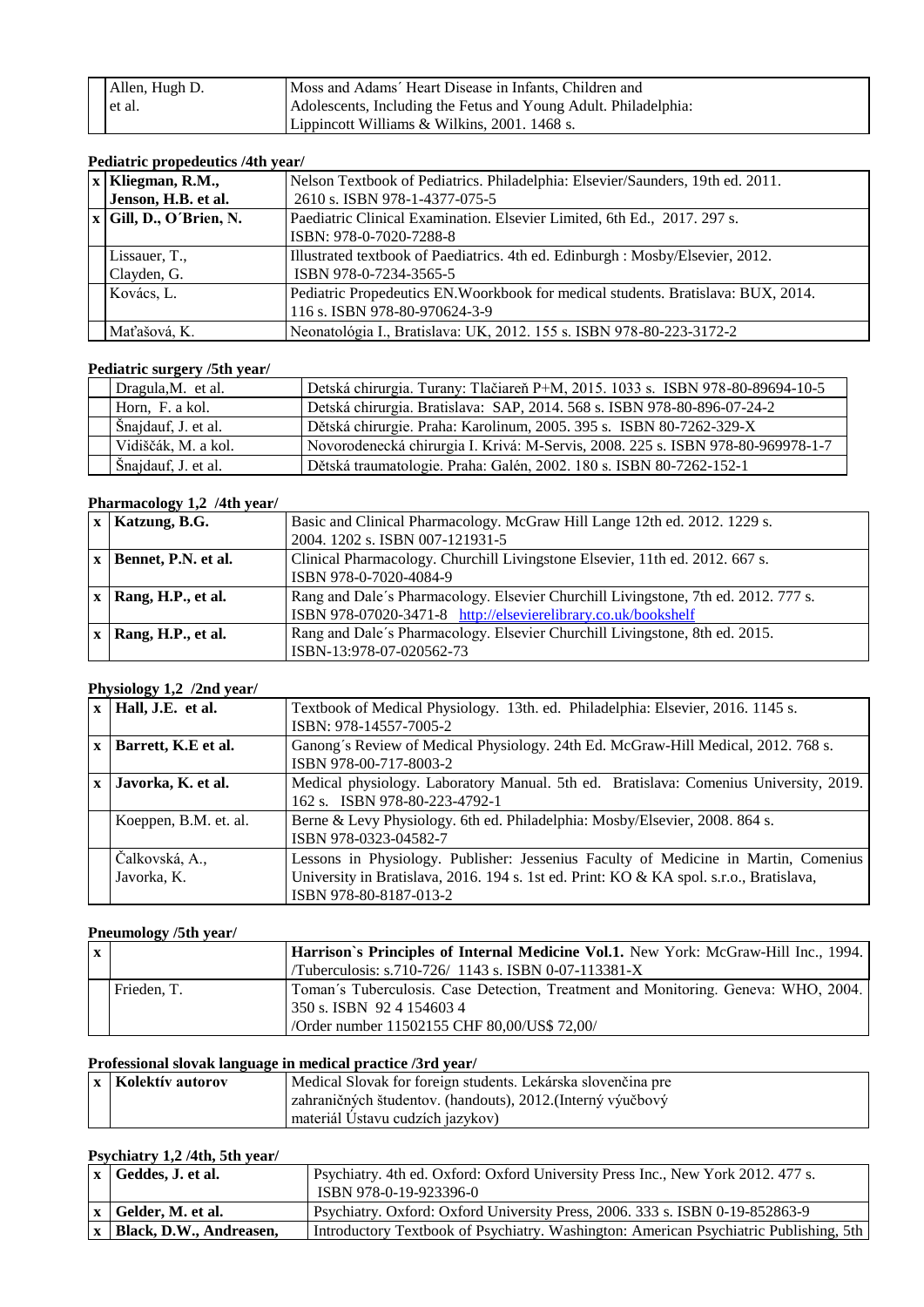| <b>N.C.</b>                      | ed., 2011. 717 s. ISBN 978-1-58562-382-2(alk.Paper), ISBN 978-1-58562-400-3<br>(pbk.: alk paper)                         |
|----------------------------------|--------------------------------------------------------------------------------------------------------------------------|
| Gelder, M. et al.                | Oxford Textbook of Psychiatry. Oxford: Oxford University Press, 1998. 944 s.<br>ISBN 0-19-262501-2                       |
| Moore, D. P.,<br>Jefferson, J.W. | Handbook of Medical Psychiatry. St. Louis: Mosby, 1996. 545 s.<br>ISBN 0-8151-6484-X                                     |
| Andreasen, N. C.,<br>Black, D.W. | Introductory Textbook of Psychiatry. Washington: American Psych. Press, 1991.<br>565 s. ISBN 0-88048-112-9               |
| Kolibáš, E.                      | Introduction to Clinical Psychiatry. Bratislava: EKOL, 1996. 107 s.<br>ISBN 80-967610-0-5                                |
| Janicak, P.G.                    | Handbook of Psychopharmacotherapy. Philadelphia: Lippincott<br>Williams & Wilkins, 1999. 391 s. ISBN 0-683-30722-3       |
| Stefan, M. et al.                | An Atlas of Schizophrenia. London: Parthenon Publ. Group, 2002. 98 s.<br>ISBN 1-85070-074-5                              |
| Sartorius, N.,<br>Schulze, H.    | Reducing the Stigma of Mental Illness. Cambridge: Cambridge University Press, 2005.<br>238 s. ISBN 13: 978-0-521-54943-1 |

#### **Public health 1 /4th year/**

| $\mathbf{x}$ | Rimárová, K.             | Environmental Medicine - Hygiene. Košice: Univerzita P.J.Šafárika, 2006. 158 s.<br>ISBN 80-7097-646-2                                                                                                        |
|--------------|--------------------------|--------------------------------------------------------------------------------------------------------------------------------------------------------------------------------------------------------------|
| $\mathbf{x}$ | Kostičová et al.         | An Introduction to Social Medicine. Bratislava: Asklepios, 2011.<br>ISBN 978-80-7167-153-4                                                                                                                   |
|              | Bencko, V. et al.        | Hygiene & Epidemiology. Selected chapters. Praha: Karolinum, 2004. 270 s.<br>ISBN 80-246-0793-X                                                                                                              |
|              | Levy, B.C. et al.        | Occupational and Environmental Health. 4th ed. Philadelphia: Lippincott Wiliams<br>& Wilkins, 2006. 773 s. ISBN 0-7817-5551-4                                                                                |
|              |                          | http://www.who.int/phe/health_topics/en/                                                                                                                                                                     |
|              |                          | Keeping healthy. ECDC, 2010. http://www.ecdc.eu.int/                                                                                                                                                         |
|              |                          | Protecting Health in Europe. ECDC, 2010. http://www.ecdc.eu.int/<br>SIGN50. Scottish Intercollegiate Guidelines Network, 2008. Revised Edition.<br>(http://www.sign.ac.uk/guidelines/fulltext/50/index.html) |
|              | Pencheon, D. et al.      | Oxford Handbook of Public Health Practice. Oxford: Oxford University Press, 2006.<br>691 s. ISBN 978-0-19856655-7                                                                                            |
|              | Webster-Gandy, J. et al. | Oxford Handbook of Nutrition and Dietetics. Oxford: Oxford University Press, 2006.<br>731 s. ISBN 978-0-19-856725-7                                                                                          |
|              |                          | http://moodle.uniba.sk/                                                                                                                                                                                      |

#### **Public health 2 /5th year/**

| $\mathbf{X}$ | Beaglehole, R., Bonita, R.,<br>Kjellsrőm, T. | Basic epidemiology. 2nd ed., Geneva: WHO, 2006. 213 s. ISBN 92-4-154707-3             |
|--------------|----------------------------------------------|---------------------------------------------------------------------------------------|
|              |                                              |                                                                                       |
| $\mathbf{X}$ |                                              | http://moodle.uniba.sk/                                                               |
|              |                                              | Preventing Chronic Diseases. A Vital Investment. WHO Global Report. Geneva: WHO,      |
|              |                                              | 182 s. ISBN 92-4-156300-1                                                             |
|              |                                              | http://www.who.int/chp/chronic_disease_report/en/                                     |
|              |                                              | Global Status Report on NCDs. 2010 Geneva: World Health Organization.                 |
|              |                                              | ISBN: 978-92-4-156485-4: http://www.who.int/nmh/publications/ncd-status-report-       |
|              |                                              | $2014$ /en/                                                                           |
|              |                                              | Global health risks. 2009 Geneva: World Health Organization.                          |
|              |                                              | http://www.who.int/healthinfo/global burden disease/global health risks/en/index.html |
|              |                                              |                                                                                       |
|              |                                              | ECDC. Immunisation and vaccines. http://www.europa.eu/en/immunisation-and-            |
|              |                                              | vaccines                                                                              |
|              |                                              |                                                                                       |
|              |                                              | Centers for Disease Control and Prevention http://www.cdc.gov/                        |
|              |                                              |                                                                                       |
|              |                                              | World Health Organization www.who.int                                                 |

# **Radiology /4th year/**

| $\vert x \vert$ Breistenseher, M. et al. | Textbook of Clinical Radiology. Horn: University publisher 3.0. 2013. 560 s. |
|------------------------------------------|------------------------------------------------------------------------------|
|                                          | ISBN 978-3-9503296-7-4                                                       |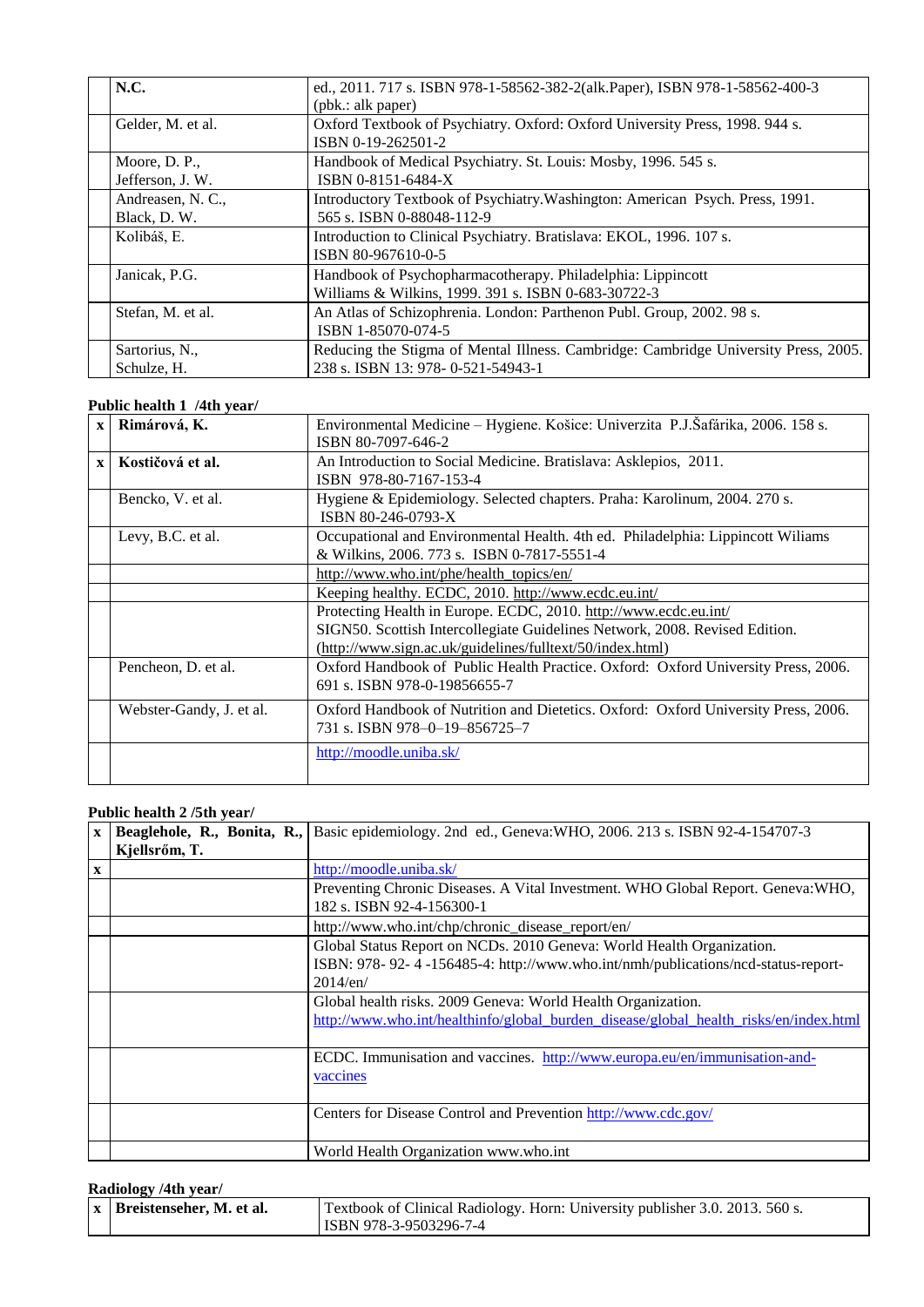| Adam, A. et al.      | Grainger & Allison's Diagnostic Radiology, 6th Ed. Churchill Livingstone, 2015.<br>1033 s. ISBN 978-0-7020-4295-9. e-book ISBN 978-07020-6128-8                                                                                                                                |
|----------------------|--------------------------------------------------------------------------------------------------------------------------------------------------------------------------------------------------------------------------------------------------------------------------------|
| Geschwind, J. et al. | Abram 's Angiography: Interventional Radiology – 3rd ed. Lippincott Williams<br>& Wilkins, 2014. 1222 s. ISBN 13: 978-1609137922                                                                                                                                               |
| Zeleňák. K, et al.   | Radiology Imaging Techniques of Brain Tumours. InTech. 2013<br>DOI: 10.57772/53470                                                                                                                                                                                             |
|                      | http://www.intechopen.com/books/clinical-management-and-evolving-novel-<br>therapeutic-strategies-for-patients-with-brain-tumors/radiology-imaging-techniques-of-<br>brain-tumours                                                                                             |
| Krajina, K. et al.   | Therapeutic Embolization of Cranial Tumors, Diagnostic Techniques and Surgical<br>Management of Brain Tumors. Publisher: InTech. 2011. 544 s. DOI: 10.5772/19639<br>ISBN 978-953-307-589-1<br>http://www.intechopen.com/books/diagnostictechniques-and-surgical-management-of- |
| Zeleňák, K. et al.   | brain-tumors/therapeutic-embolization-of-cranial-tumors<br>Atlas elementárnych rádiologických nálezov – I. diel, P+M, 2017.<br>ISBN 978-80-8969-429-7                                                                                                                          |
| Zeleňák, K. et al.   | Atlas elementárnych rádiologických nálezov – I. diel, P+M, 2020.<br>ISBN 978-80-8969-429-7                                                                                                                                                                                     |

#### **Scientific preparation /3rd year/**

| x Hanáček, J.,     | Introduction to Scientific Work-Textbook for medical students.             |
|--------------------|----------------------------------------------------------------------------|
| Javorka, K. et al. | Martin: Comenius University of Jessenius Faculty of Medicine, 2011. 196 s. |
|                    | ISBN 978-80-88866-95-4                                                     |

# **Slovak language 1,2 /lst year/**

| x   Kolektív autorov | Slovak for foreign students. Slovenčina pre zahraničných študentov. Bratislava: |  |
|----------------------|---------------------------------------------------------------------------------|--|
|                      | UK. 2015. 224 s. skriptá. ISBN 978-80-223-3191-3                                |  |

# **Slovak language 3,4 /2nd year/**

| x   Kolektív autorov | Medical Slovak for foreign students. Lekárska slovenčina pre zahraničných študentov.<br>Bratislava: UK, 2015. 203 s. skriptá.<br>ISBN 978-80-223-3814-1                                                                              |
|----------------------|--------------------------------------------------------------------------------------------------------------------------------------------------------------------------------------------------------------------------------------|
| Kolektív autorov     | Slovak – English and English – Slovak dictionary for foreign students.<br>Slovensko – anglický a anglicko – slovenský slovník pre zahraničných<br>študentov. Bratislava: UK, 2. ed., 2015. 261 s. skriptá.<br>ISBN 978-80-223-3909-4 |
| Balková, D. a kol.   | Odborná slovenčina v medicínskej praxi – kazuistiky. Slovak in medical practice –<br>case reports. Bratislava: UK, 2014. 75 s. ISBN 978-80-223-3608-6                                                                                |

# **Social Ethical Aspect of Healthcare Providing /5 th year/**

| Kostičová, M. a kol. | An introduction to social medicine. Bratislava: Asklepios, 2011. 150 s.<br>ISBN 978-80-7167-153-4 |
|----------------------|---------------------------------------------------------------------------------------------------|
|                      |                                                                                                   |
|                      | World Medical Association: Declaration of Helsin ky. Internet source:                             |
|                      | https://www.wma.net/policies-post/wma-declaration-of-helsinki-ethical-principles-for-             |
|                      | medical-research-involving-human-subjects/                                                        |

# **Sports medicine /4th year/**

| $\mathbf{x}$ Marček, T. et al. |                                            |  |  | Sports Medicine. /Manual of Practical Sports Medicine/. Bratislava: Comenius |  |
|--------------------------------|--------------------------------------------|--|--|------------------------------------------------------------------------------|--|
|                                | University, 1995. 75 s. ISBN 80-223-0963-X |  |  |                                                                              |  |

#### **Stomatology /4th year/**

| $\mathbf{x}$ | Mitchell, L.,        | Oxford handbook of clinical dentistry. Oxford: University Press,         |
|--------------|----------------------|--------------------------------------------------------------------------|
|              | Mitchell, D.         | 1991. 760 s. ISBN 0-19-261959-4                                          |
|              | x   Kováč, J. et al. | Textbook of endodontology. Bratislava: Comenius University, 2015. 137 s. |
|              |                      | ISBN 978-80-223-3901-8                                                   |
|              | x Stanko, P. et al.  | Dentoalveolar and Maxillofacial Surgery. Bratislava: UK, 2012. 355 s     |
|              |                      | ISBN 978-80-223-3142-8                                                   |
|              | Iannucci, Joen, H.,  | Dental Radiography: Principles and Techniques. Philadelphia:             |